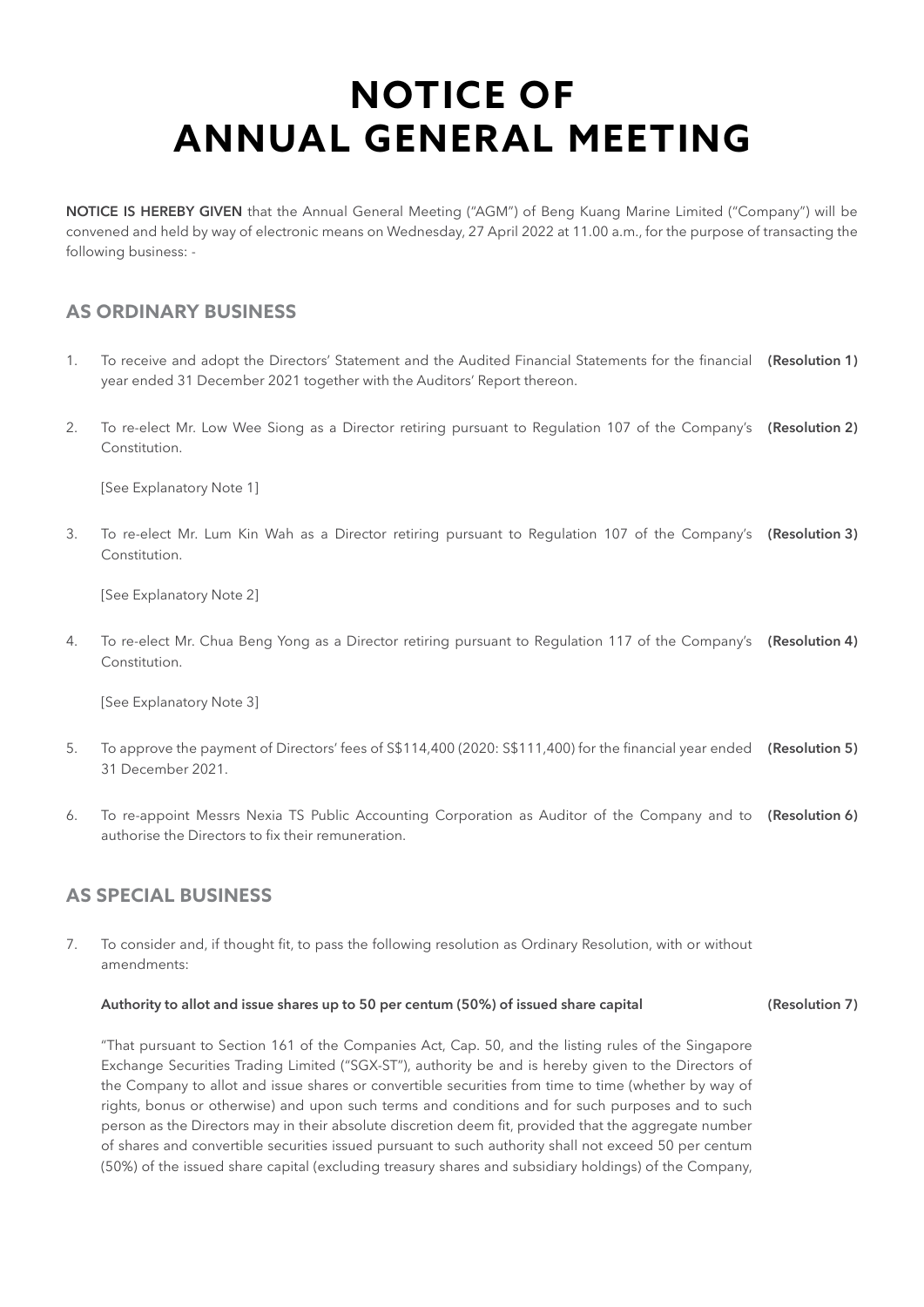of which the aggregate number of shares and convertible securities issued other than on a pro-rata basis to the existing shareholders of the Company shall not exceed 20 per centum (20%) of the issued share capital (excluding treasury shares and subsidiary holdings) of the Company (the percentage of issued share capital being based on the issued share capital (excluding treasury shares and subsidiary holdings) at the time such authority is given after adjusting for (i) new shares arising from the conversion or exercise of convertible securities which were issued and outstanding or subsisting at the time this Resolution is passed or (ii) new shares arising from the exercise of share options or vesting of awards which were issued and outstanding or subsisting at the time this Resolution is passed, provided the options or awards were granted in compliance with Part VIII of Chapter 8 of the Listing Manual of the SGX-ST and (iii) any subsequent consolidation or subdivision of shares) and, unless revoked or varied by the Company in general meeting, such authority shall continue in force until the conclusion of the next Annual General Meeting ("AGM") of the Company or on the date by which the next AGM is required by law to be held, whichever is the earlier."

[See Explanatory Note 4]

8. To transact any other business that may be properly transacted at an Annual General Meeting.

### BY ORDER OF THE BOARD

Wee Woon Hong Company Secretary

#### Singapore

11 April 2022

#### **Explanatory Notes:**

- 1. Mr. Low Wee Siong will, upon re-election as Director of the Company, continue to serve as the Lead Independent Director of the Company, Chairman of Audit Committee and a member of the Nominating and Remuneration Committees of the Company. Further information on Mr. Low Wee Siong can be found in the Annual Report 2021. Mr Low Wee Siong is considered by the Board to be independent for the purposes of Rule 704(8) of the Listing Manual of the SGX-ST. Please refer to pages 36 to 40 of the Annual Report for the detailed information required pursuant to Rule 720(6) of the Listing Manual of the SGX-ST.
- 2. Mr. Lum Kin Wah will, upon re-election as Director of the Company, continue to serve as Independent Director of the Company, Chairman of Remuneration Committee and a member of the Audit and Nominating Committees of the Company. Further information on Mr. Lum Kin Wah can be found in the Annual Report 2021. Mr Lum Kin Wah is considered by the Board to be independent for the purposes of Rule 704(8) of the Listing Manual of the SGX-ST. Please refer to pages 36 to 40 of the Annual Report for the detailed information required pursuant to Rule 720(6) of the Listing Manual of the SGX-ST.
- 3. Mr. Chua Beng Yong will, upon re-election as Director of the Company, continue to serve as the Executive Chairman of the Company. Further information on Mr Chua Beng Yong can be found in the Annual Report 2021. Please refer to pages 36 to 40 of the Annual Report for the detailed information required pursuant to Rule 720(6) of the Listing Manual of the SGX-ST.
- 4. The proposed Ordinary Resolution 7, if passed, will authorise the Directors of the Company to issue shares up to 50% of the Company's issued share capital (excluding treasury shares and subsidiary holdings), with an aggregate sub-limit of 20% of the Company's share capital for any issue of shares not made on a pro-rata basis to shareholders of the Company.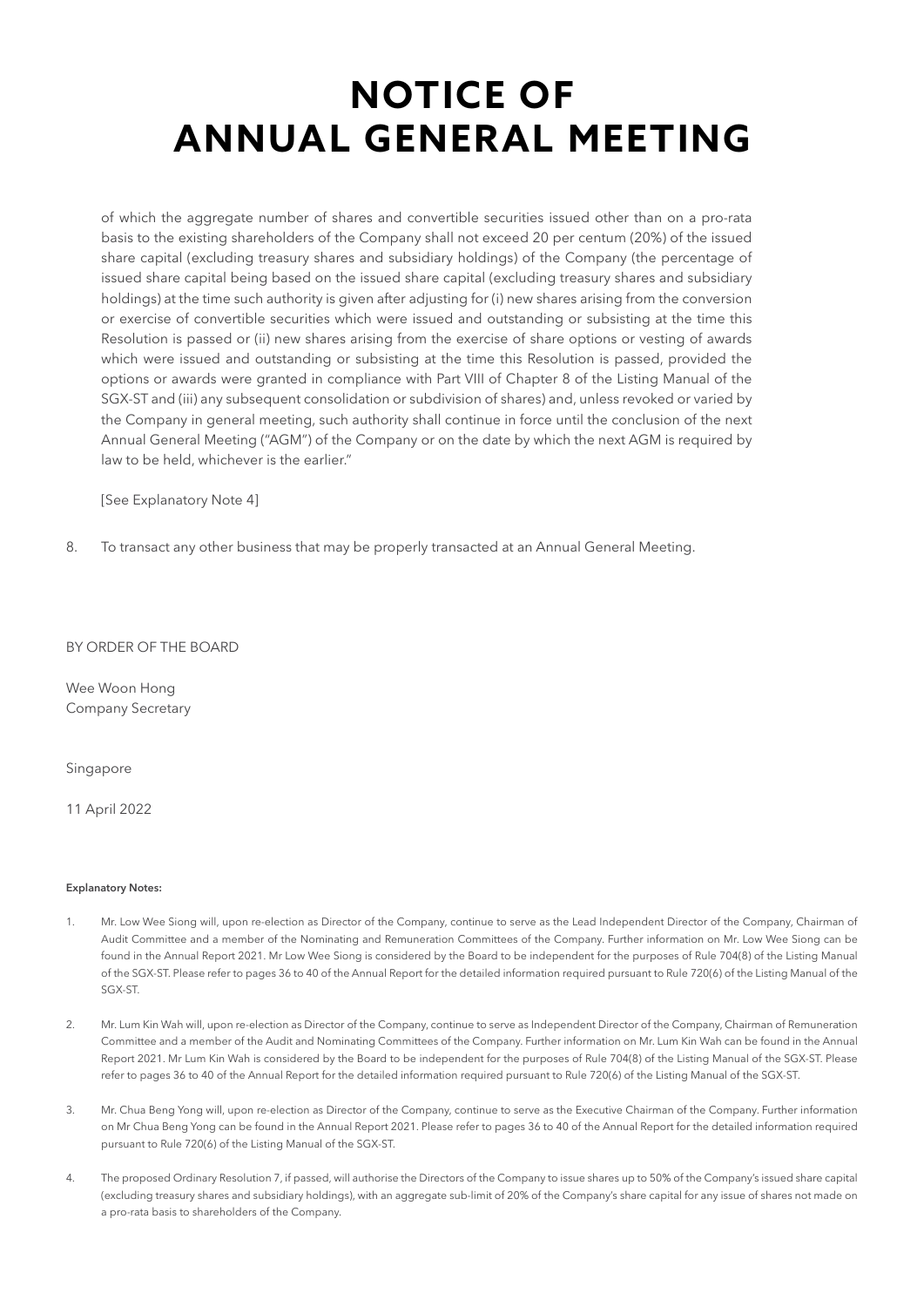#### **Notes on the alternative arrangements for the forthcoming AGM in view of the COVID-19 restrictions:**

- (i) This forthcoming AGM is convened and is to be held by electronic means pursuant to the COVID-19 (Temporary Measures) (Alternative Arrangements for Meetings for Companies, Variable Capital Companies, Business Trusts, Unit Trusts and Debenture Holders) Order 2020 and as amended by COVID-19 (Temporary Measures) (Alternative Arrangements for Meetings for Companies, Variable Capital Companies, Business Trusts, Unit Trusts and Debenture Holders) (Amendment No.2) Order 2020 and the COVID-19 (Temporary Measures) (Alternative Arrangements for Meetings for Companies, Variable Capital Companies, Business Trusts, Unit Trusts and Debenture Holders) (Amendment No.3) Order 2020. This Notice is published on the SGX website [\(https://www.sgx.com/securities/company-announcements?value=BENG%20KUANG%20MARINE%20LIMITED&type=company\)](https://www.sgx.com/securities/company-announcements?value=BENG%20KUANG%20MARINE%20LIMITED&type=company) and is also made available on the Company's website (<http://www.bkmgroup.com.sg/investor-relation>). Printed copies of this Notice will not be mailed to members (i.e. **shareholders) of the Company**.
- (ii) In view of the COVID-19 restrictions imposed by the Government of Singapore, **members will not be able to attend the forthcoming AGM in person**. A member (whether individual or corporate) who wishes to exercise his/her/its voting rights at the forthcoming AGM must appoint the Chairman of the AGM as his/her/its proxy to vote on his/her/its behalf at the AGM. A member should specifically indicate how the member wishes to vote for or vote against (or abstain from voting on) the resolutions.
- (iii) A member who wishes to watch and observe the proceedings of the AGM through a live webcast (comprising both video (audio-visual) and audio-only feeds) via their mobile phones, tablets or computers are to submit their request by email, with their full name (as per CDP/CPF/SRS/Script-based records), identification number (e.g. NRIC/Passport Number/FIN), shareholding type(s) (e.g. CDP/CPF/SRS/Script-based), email address and contact number (to enable the Company and/or its agents and service providers to authenticate their status as member) to the Company by **11.00 a.m. on 25 April 2022** (i.e. not less than 48 hours before the time appointed for holding the above AGM), to william.lee@bkmgroup.com.sg.

Upon successful authentication, each such member will receive an email reply by **3.00 p.m. on 26 April 2022**. The email reply will contain instructions to access the live webcast of the AGM proceedings. Only authenticated members are permitted to access and attend the AGM proceedings. Members who have pre-registered by the deadline of 11.00 a.m. on 25 April 2022 but have not received an email reply by **3.00 p.m. on 26 April 2022** are to contact the Company for assistance by phone (at (65) 62660010) or by email (at william.lee@bkmgroup.com.sg) as soon as practicable.

On the day of the AGM, before an authenticated and pre-registered member may access the live webcast and attend the AGM (by electronic means), the member's identity is required to be verified by the Company's Share Registrar. Members are encouraged to log in (to access to the live webcast of the AGM proceedings) early to avoid possible bottlenecks and potential delays. We seek your kind understanding and cooperation. Members may log in from **10.00 a.m. on Wednesday, 27 April 2022**.

- (iv) Members will not be allowed to ask questions during the live webcast of the AGM. Members who may have questions relating to each resolution to be tabled for approval at the AGM are to submit their questions by email, together with their full name (as per CDP/CPF/SRS/Script-based records), identification number (e.g. NRIC/Passport Number/FIN), shareholding type(s) (e.g. CDP/CPF/SRS/Script-based), email address, and contact number (to enable the Company and/or its agents and service providers to authenticate their status as members) to the Company by **11.00 a.m. on 21 April 2022** to william.lee@bkmgroup.com.sg. The Company will address all relevant and substantial questions (as may be determined by the Company in its sole discretion) received.
- (v) CPF and SRS investors including persons who hold shares through relevant intermediaries (as defined in section 181 of the Companies Act, Cap. 50) who wish to appoint the Chairman of the AGM as proxy should approach their respective CPF Agent Banks, SRS Operators or relevant intermediaries to submit their votes and/or questions relating to each resolution to be tabled for approval at the AGM, by **5.00 p.m. on 16 April 2022**. As a recap, only the chairman of the forthcoming AGM may be appointed as proxy.
- (vi) If the member is a corporation, the instrument appointing the proxy must be under seal or the hand of an officer or attorney duly authorised.
- (vii) The instrument appointing a proxy must either be deposited at the Registered office of the Company at 2 Venture Drive, #14-15 Vision Exchange, Singapore 608526, or submitted to the Company by email to gpb@mncsingapore.com, by **11.00 a.m. on 25 April 2022** (that is, not less than 48 hours before the time appointed for holding the above AGM). Members are strongly encouraged to submit the completed and signed PDF copies of their proxy forms to the Company via email.
- (viii) A Depositor's name must appear on the Depository Register maintained by The Central Depository (Pte) Limited as at 72 hours before the time fixed for holding the forthcoming AGM in order for the Depositor to be entitled to access the live webcast and attend and vote by appointing the Chairman of the AGM as proxy at the forthcoming AGM.
- (ix) The Company will publish the minutes of the AGM via the SGXNet platform and the Company's website within one month after the date of AGM.
- (x) As the COVID-19 situation continues to evolve, members are advised to read the Government of Singapore's "COVID-19: Advisories for Various Sectors" ([https://www.gov.sg/article/covid-19-sector-specific-advisories\)](https://www.gov.sg/article/covid-19-sector-specific-advisories) including the health advisories issued by the Ministry of Health ("MOH"). The Company will monitor the situation and reserves the right to take further measures as appropriate in order to comply with the various government and regulatory advisories. Any changes to the manner of conduct of the forthcoming AGM will be announced by the Company on the SGXNet platform.